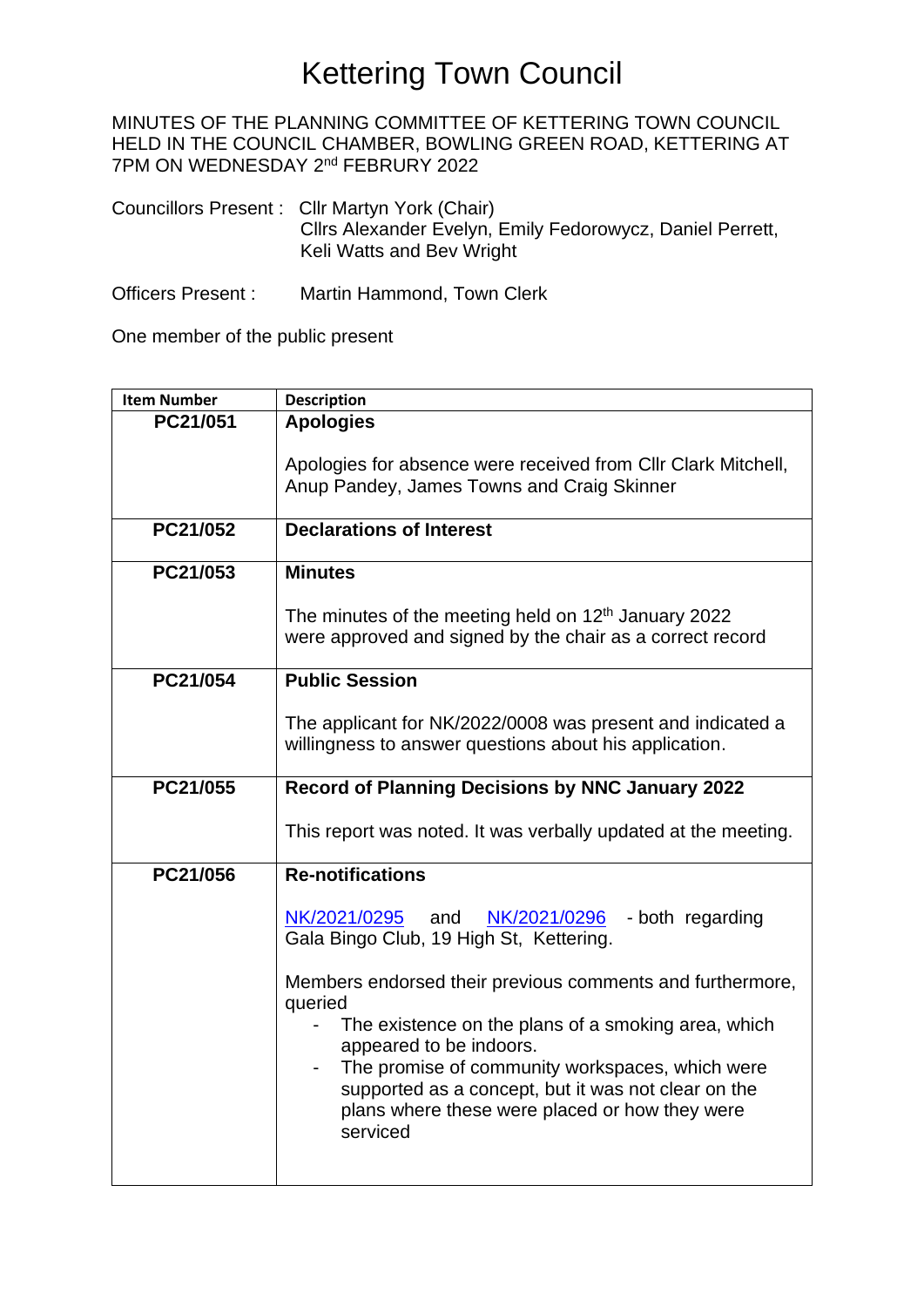| PC21/057 | <b>New planning Applications</b>                                                                                                                                                                                                                                                                                                                                                            |  |  |
|----------|---------------------------------------------------------------------------------------------------------------------------------------------------------------------------------------------------------------------------------------------------------------------------------------------------------------------------------------------------------------------------------------------|--|--|
|          | NK/2021/1002<br>31 The Grove, Kettering                                                                                                                                                                                                                                                                                                                                                     |  |  |
|          | Objection – this development represents further over<br>development in an already crowded street and policy 8 of the<br>JCS (quality of life) should be applied to the consideration of<br>this application. If the planning authority is minded to approve<br>the application, it should seek to secure much better sound<br>proofing and insulation standards than appear to be proposed. |  |  |
|          | NK/2021/0992<br>Claremont Parkway Nursing Home,<br><b>Pytchley Rd, Kettering</b>                                                                                                                                                                                                                                                                                                            |  |  |
|          | This application was supported. It is suggested that the<br>replacement of the rendering provides an opportunity to<br>improve insulation standards.                                                                                                                                                                                                                                        |  |  |
|          | NK/2021/0910<br>10 Ebenezer Place, Kettering (land adj)                                                                                                                                                                                                                                                                                                                                     |  |  |
|          | The Committee was concerned that this proposed use would<br>generate congestion in a confined space, especially given other<br>existing uses within Ebenezer Place.                                                                                                                                                                                                                         |  |  |
|          | NK/2021/1028<br><b>Kettering Railway Station</b>                                                                                                                                                                                                                                                                                                                                            |  |  |
|          | This application was supported. Members hoped that the<br>community library facility would be retained.                                                                                                                                                                                                                                                                                     |  |  |
|          | Poplars Farm Road (land between 30-34)<br>NK/2021/0892                                                                                                                                                                                                                                                                                                                                      |  |  |
|          | No objections, but any consent should ensure that parking<br>provision was compliant with policy and a landscaping<br>condition is recommended to ensure adequate screening with<br>trees and shrubs.                                                                                                                                                                                       |  |  |
|          | NK/2022/0008<br>Four Winds, 25 Pytchley Road (land rear)                                                                                                                                                                                                                                                                                                                                    |  |  |
|          | No objections, but the planning consent should provide for<br>electric vehicle charging points, cycle parking and bin access.                                                                                                                                                                                                                                                               |  |  |
|          | NK/2022/0013<br>165 Russell Street (land adj.) Kettering                                                                                                                                                                                                                                                                                                                                    |  |  |
|          | No objections but members commented that                                                                                                                                                                                                                                                                                                                                                    |  |  |
|          | The flood risk assessment had not been completed<br>There was no design and energy statement<br>No evidence of the insulation standards to be applied                                                                                                                                                                                                                                       |  |  |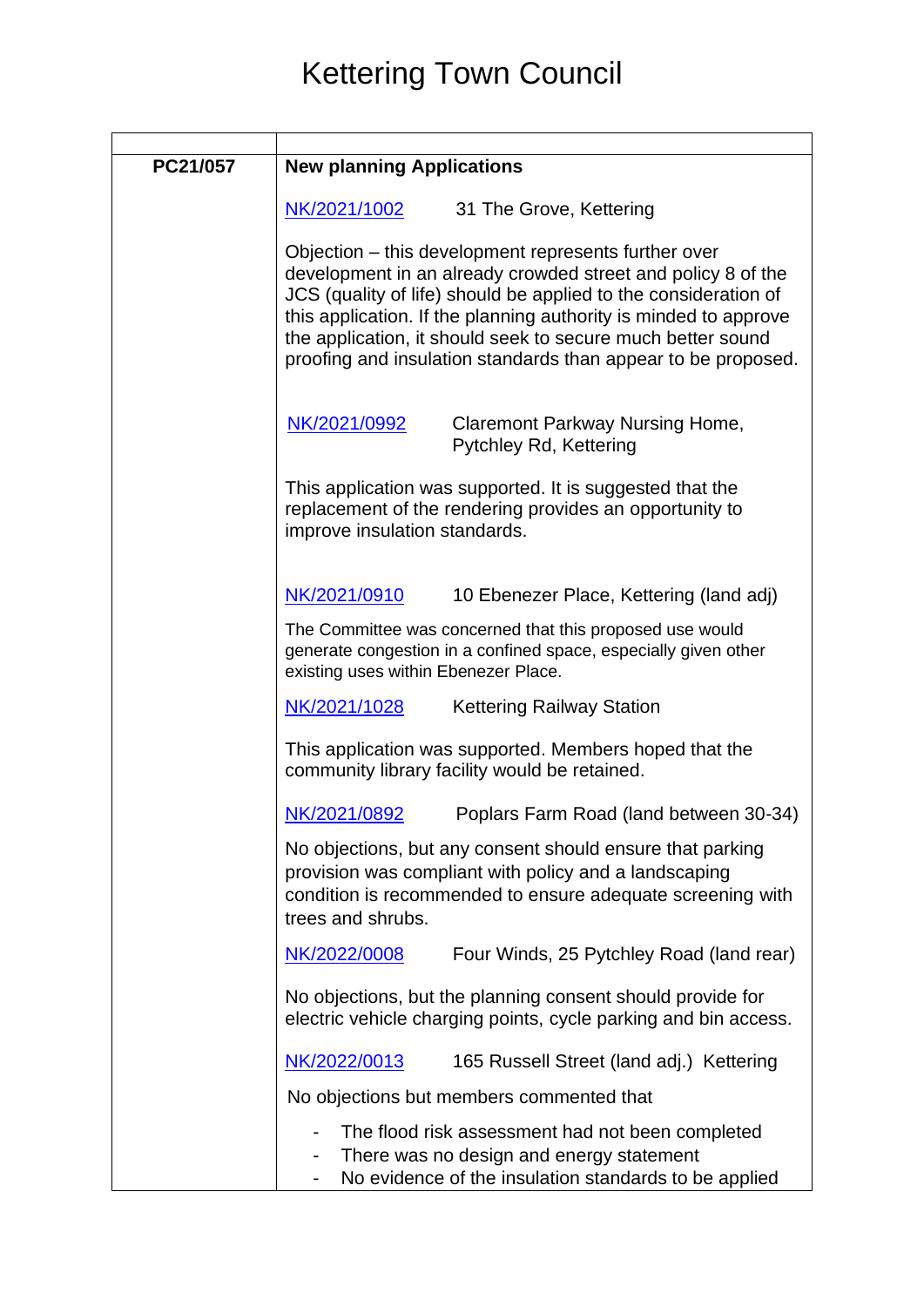| - No electric vehicle charging point proposed<br>The total parking allocation was lower than that<br>specified in the guidance                                                                                                                                                                                                                                                                         |                                     |
|--------------------------------------------------------------------------------------------------------------------------------------------------------------------------------------------------------------------------------------------------------------------------------------------------------------------------------------------------------------------------------------------------------|-------------------------------------|
| NK/2022/016                                                                                                                                                                                                                                                                                                                                                                                            | Unit 2 Green Lane, Kettering        |
| NK/2022/017                                                                                                                                                                                                                                                                                                                                                                                            | Unit 2 Green Lane, Kettering        |
| Members supported both these applications, but noted that                                                                                                                                                                                                                                                                                                                                              |                                     |
| Cycle parking provision (1 per bedroom) was required<br>$\overline{\phantom{a}}$<br>Bin storage needed to be conditioned<br>There was no findable reference to insulation<br>standards to be applied<br>The LPA should be satisfied that roof lights are<br>adequate                                                                                                                                   |                                     |
| NK/2022/0042                                                                                                                                                                                                                                                                                                                                                                                           | 119 Northampton Road (land adj),    |
| No objections but the following comments:-                                                                                                                                                                                                                                                                                                                                                             |                                     |
| - Electric vehicle charging point provision was required<br>It was not clear that any of the very welcome facilities<br>listed in the energy statement are actually to be<br>installed, so appropriate conditions will be required<br>The water conservation measures should be aiming to<br>achieve a limit of 105 litres/day not 125                                                                 |                                     |
| NK/2022/0036<br>East Wood Avenue (North of), Kettering                                                                                                                                                                                                                                                                                                                                                 | Hanwood Park (South of Parcel DC2), |
| Objection. Members felt that the removal of 178m of hedgerow<br>was excessive. Whilst acknowledging that a consent had<br>originally been approved in 2014, both this Council and NNC<br>had since declared a climate emergency and what might have<br>been acceptable in 2014 was no longer automatically fine now.                                                                                   |                                     |
| The wider bio-diversity of the development parcel does not<br>appear to have been re-examined since 2014 and the<br>contribution the hedgerow makes to that diversity had not<br>been assessed. It is vital that high quality mitigation is put in<br>place for any hedgerow or ancient woodland lost. The Town<br>Council also endorses the comments made by the Waste and<br>Minerals Planning Team. |                                     |
| The Council urges the planning authority and the developer to<br>find a way to reduce the loss of hedgerow and to properly<br>compensate for any loss that occurs.                                                                                                                                                                                                                                     |                                     |
| Meeting closed at 7.50 pm                                                                                                                                                                                                                                                                                                                                                                              |                                     |